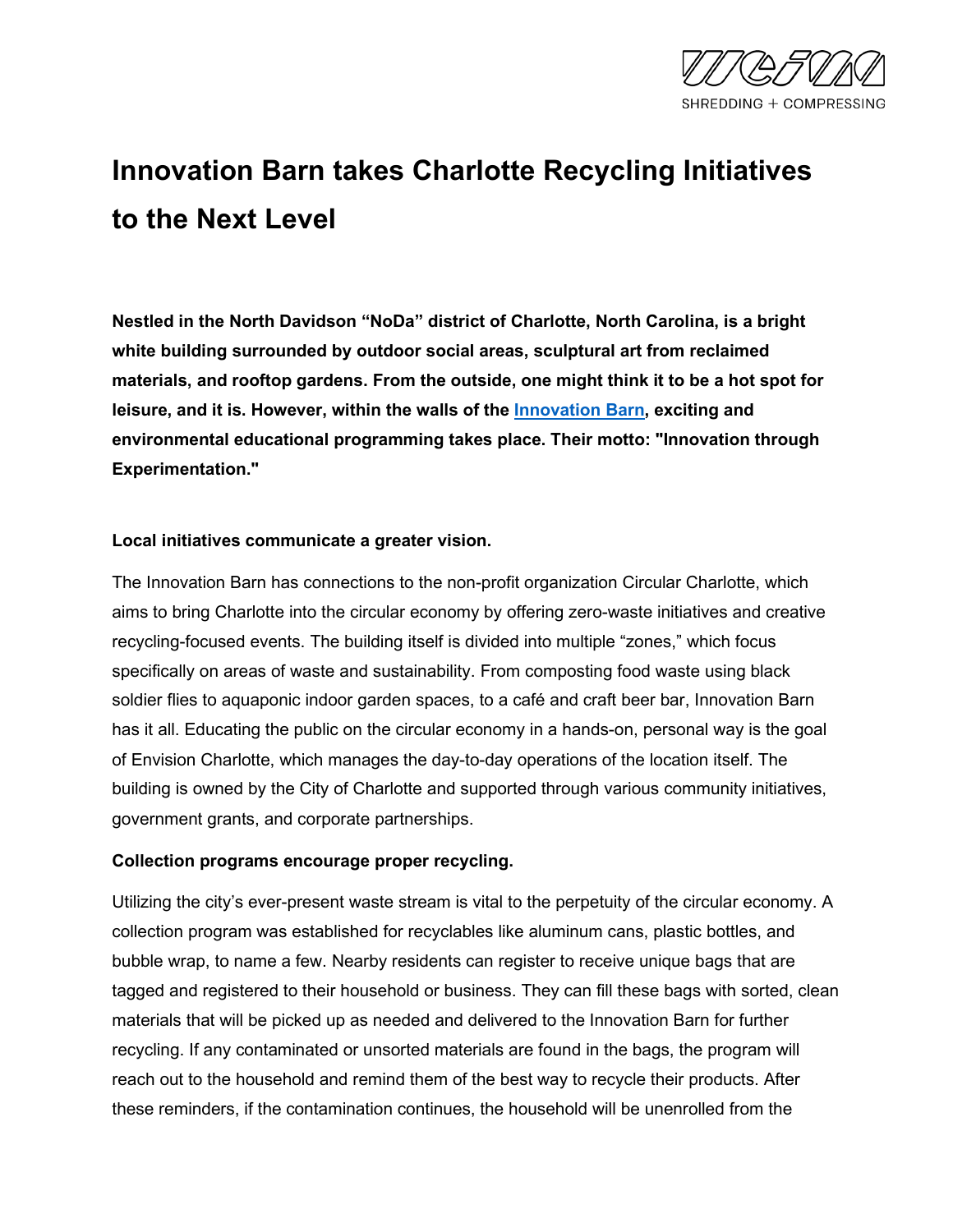SHREDDING + COMPRESSING

program. This program aims to educate the community and get them involved in embracing sustainability—and the citizens of Charlotte have been very receptive to this process!

#### **On-site collection bins allow for more product to be reclaimed**

In conjunction with the bagged recycling program, community members are invited to drop off accepted recyclables 24 hours a day at either of the drop-off locations. There are bright pink collection bins outside of the Innovation Barn for this very purpose. According to Daniel Heaton, who is on staff at [Envision Charlotte,](https://envisioncharlotte.com/) the community has been excellent so far at cleaning and sorting these materials prior to drop-off. This makes it much easier for the staff to continue the recycling process once the materials are brought inside the warehouse.

#### **WEIMA and Innovation Barn**

Envision Charlotte had initially equipped the [Plastics Lab](https://envisioncharlotte.com/plastics/) portion of the facility with a small, hand-fed pre-shredder to grind up the collected takeout containers. The material was then extruded in a tabletop extruder, and the product of this process was used as the filament in a 3D printer. That filament was used to create bricks that could be used in lieu of cinder blocks in some applications. The goal was to show a working example of how one plastic product can be reimaged into another useful plastic product, thus giving the takeout containers a second life as well as a purpose.

"We are so excited to partner with WEIMA to help us advance our circular economy goals! One of our priorities is to divert as much plastic as we can from the landfill and having a shredder like this allows us to turn high volumes of #5 plastic into flake that can be used to extrude, mold, or even turn into filament for 3D printers. We have been engaging the public, involving local companies, and hosting events to collect these materials, and with the help of WEIMA we are making a difference!"

- Amy Aussieker, Executive Director of Envision Charlotte

#### **Pandemic plastic pile-up**

During the pandemic, schools, hospitals, and nursing homes in the area began serving multiple meals each day in take-away containers for the safety of those populations. This meant that these containers began to pile up in landfills. Multiple organizations washed and collected the used containers, and Innovation Barn began to take on the task of shredding them and recycling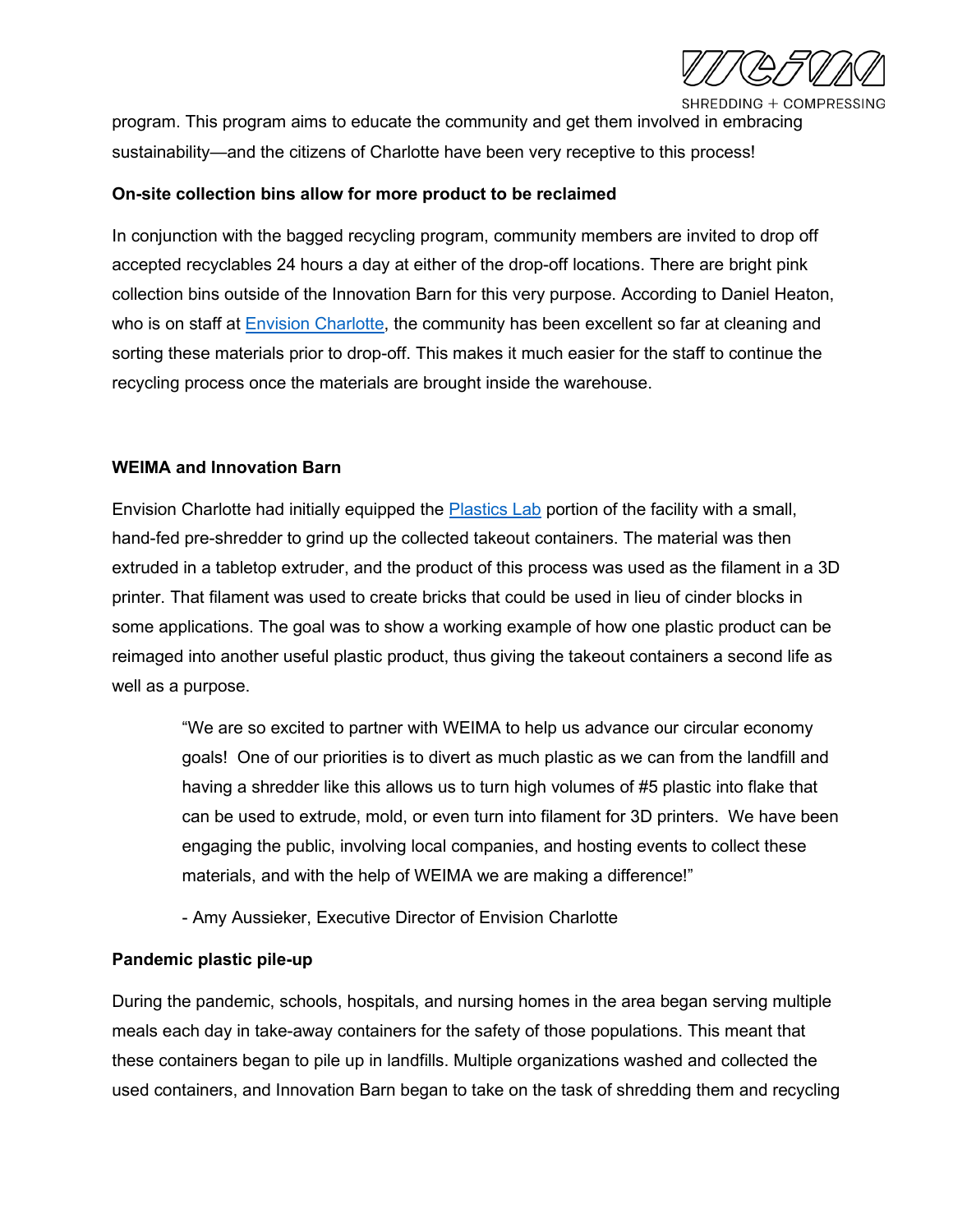

SHREDDING + COMPRESSING

them on-site. The WEIMA granulator was a huge help in this process, as the tabletop shredder was unable to handle such a large volume. Now that the shredder is installed, the stored containers are being shredded into reusable flakes much more efficiently.

# **A solution to maximize plastics processing**

In the summer of 2021, WEIMA America partnered with the Innovation Barn to make the Plastics Lab more efficient by lending the facility a granulator with a sound enclosure. This meant that the lab could process significantly more plastic containers within the facility while continuing to educate school groups and Charlotte citizens about the process of reimagining plastic waste.

"We knew immediately upon entering the Innovation Barn that WEIMA absolutely wanted to be a part of making Charlotte a greener city. Our company's core values truly align with what Envision Charlotte is doing here, and we knew we could make the process easier by placing a granulator in the Plastics Lab. The impact of this project will be monumental and far-reaching, even beyond Charlotte. Other cities are modeling their own recycling programs by learning from what Envision Charlotte is doing. We're extremely proud of this partnership and excited to see where it's headed."

-Audrey Brewer, North American Marketing Manager, WEIMA America, Inc.

Although WEIMA's North American headquarters is located on the NC/SC border in Fort Mill, South Carolina, its proximity to Charlotte makes Fort Mill a suburb of the big city. Partnering with like-minded organizations moves everyone closer to realizing WEIMA's mission: a world without waste.